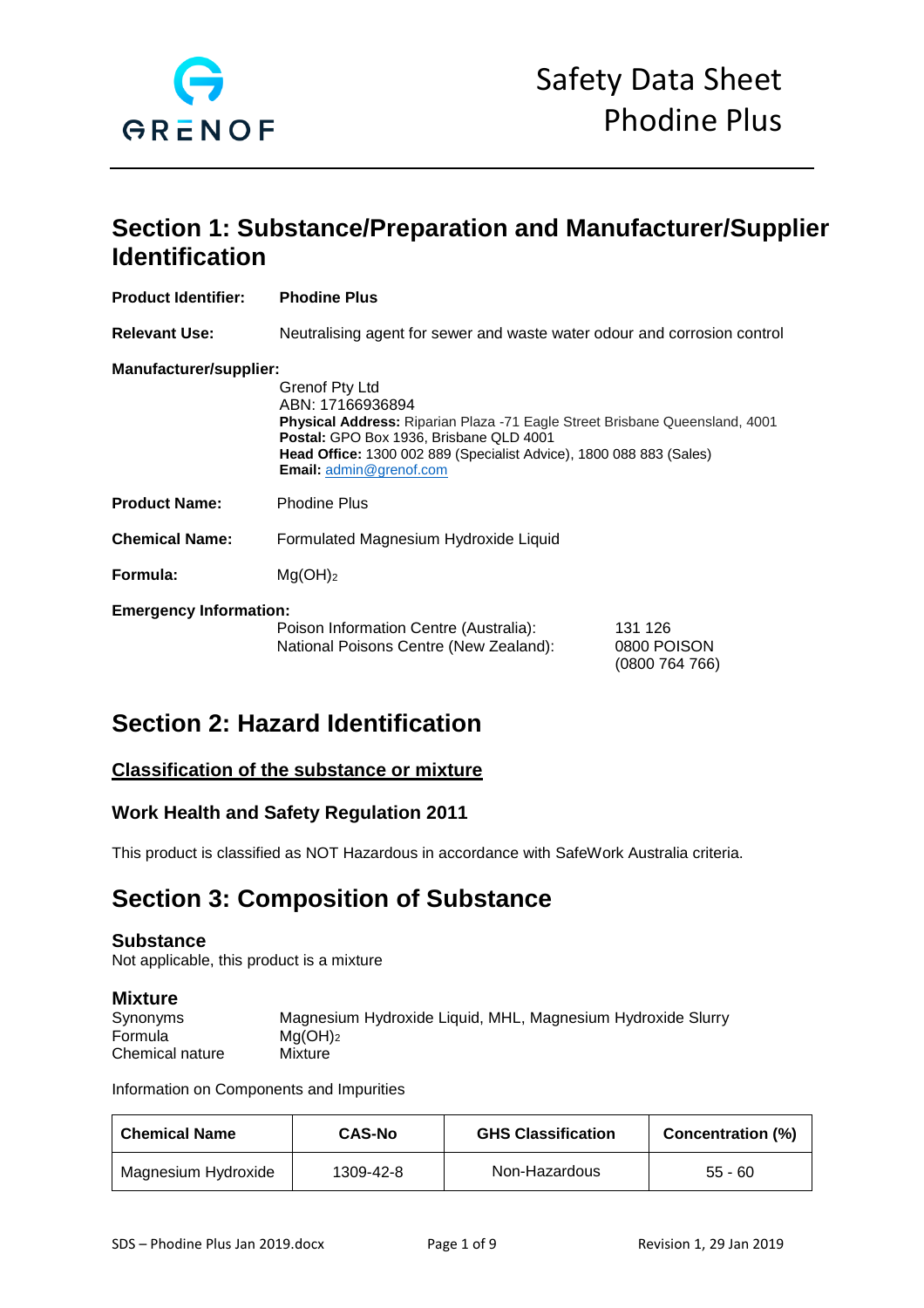

| <b>Rheology Modifiers</b> | Various   | Non-Hazardous | < 5            |
|---------------------------|-----------|---------------|----------------|
| Minerals*                 | Various   | Non-Hazardous | $\leq$ 2       |
| Water                     | 7732-18-5 | Non-Hazardous | <b>Balance</b> |

\* (Ingredients present at non-hazardous concentrations, according to criteria of SWAC (Australia) based on available information).

# **Section 4: First-Aid Measures**

## **Description of First aid measures**

**Eyes** 

- Rinse immediately with plenty of water, also under the eyelids, for at least 15 minutes.
- Seek immediate medical attention.

#### **Inhalation**

- Move to fresh air.
- Oxygen or artificial respiration if needed.
- Patient to lie down in the recovery position, cover and keep them warm.
- Call a physician immediately.

#### **Skin**

- Take off contaminated clothing and shoes immediately.
- Wash off immediately with plenty of water.
- Seek medical attention in the case of skin irritation.
- Wash contaminated clothing before re-use.

#### **Ingestion**

- Do NOT induce vomiting
- Seek medical attention

# **Section 5: Firefighting Measures**

## **Extinguishing media**

**This product will not burn, and will not fuel a fire in progress.** Shut off product that may 'fuel' a fire if safe to do so. Allow trained personnel to attend a fire in progress providing fire fighters with this Safety Data Sheet. Prevent extinguishing media from escaping to drains and waterways.

### **Suitable extinguishing media**

- Use extinguishing measures that are appropriate to local circumstances and surrounding environment.
- **Water**
- Water spray or fine mist spray

## **Unsuitable extinguishing media**

• None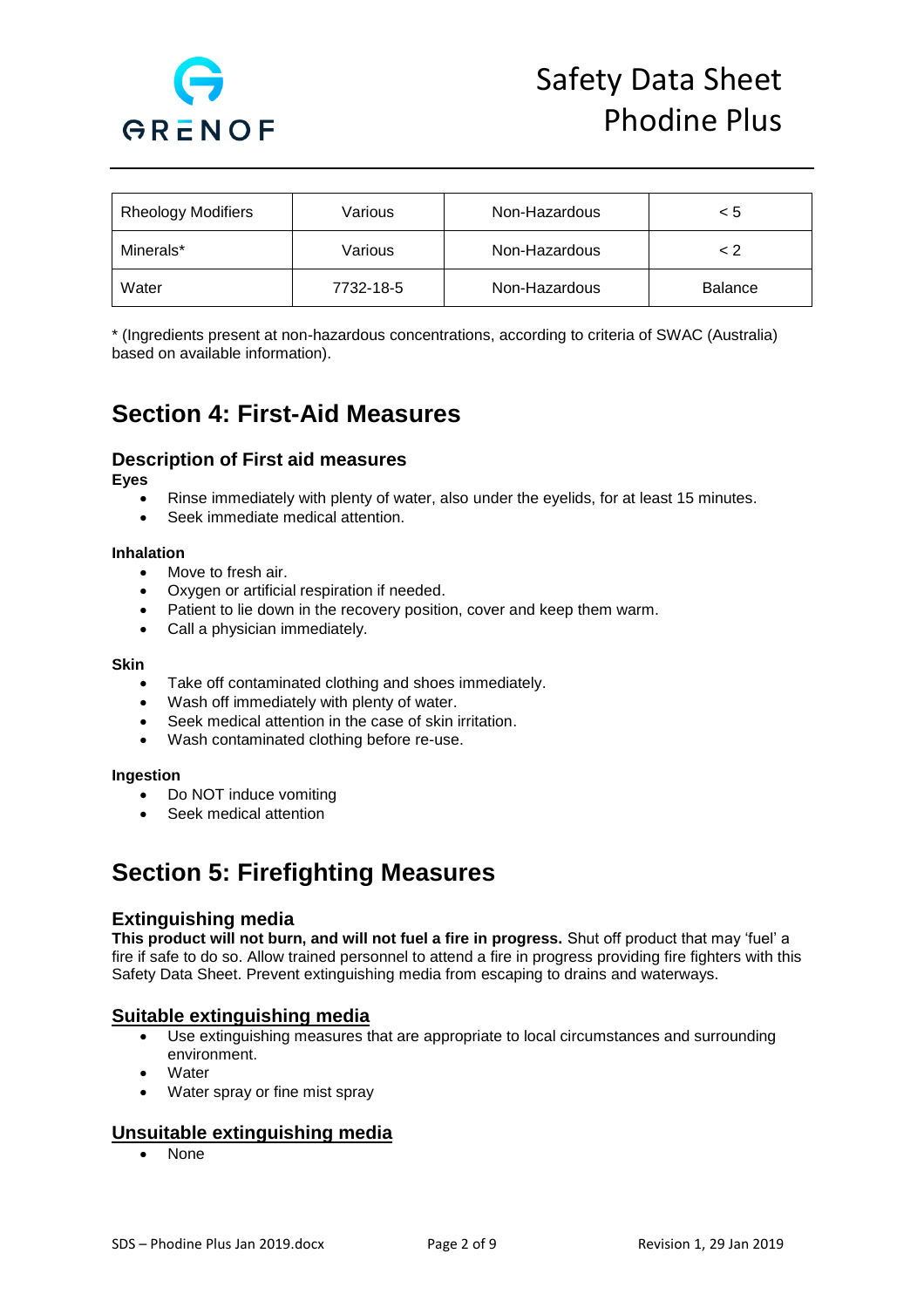

# **Section 6: Accidental Release Measures**

## **Personal precautions, protective equipment and emergency procedures**

- Advice for non-emergency personnel
	- o Evacuate personnel to safe areas
	- Advice for emergency responders
		- o Use personal protective equipment
		- o Prevent further leakage or spillage
		- o Keep away from incompatible products

## **Environmental precautions**

- Prevent product from entering drains and waterways.
- Surface water can be flushed into sanitary sewer system.
- In case of accidental release or spill, immediately notify the appropriate authorities if Regulated by Federal, State/Provincial and local laws and regulations.

## **Methods and materials for containment and cleaning up.**

- Dam up
- Recover by pumping or suitable absorbent material
- Do not let product enter drains.
- Keep in suitable, closed containers for disposal
- Keep in properly labelled containers

### **Reference to other sections**

• Refer to protective measures in sections 7 and 8.

# **Section 7: Handling and Storage**

### **Precautions for safe handling**

- This product is not combustible and will not burn.
- The product may induce a slight irritation to the skin or eyes with prolonged use.
- Employ standard industrial hygiene practices when handling this product.

### **Hygiene measures**

- Take off contaminated clothing and shoes immediately.
- Wash contaminated clothing before re-use.
- When using do not eat, drink or smoke.
- Wash hands before breaks and at the end of workday.
- Handle in accordance with good industrial hygiene and safety practice.

## **Conditions for safe storage, including any incompatibilities**

### **Technical measures/Storage conditions**

- Store in original container.
- Keep tightly closed in a dry and cool place.
- Keep in properly labelled containers.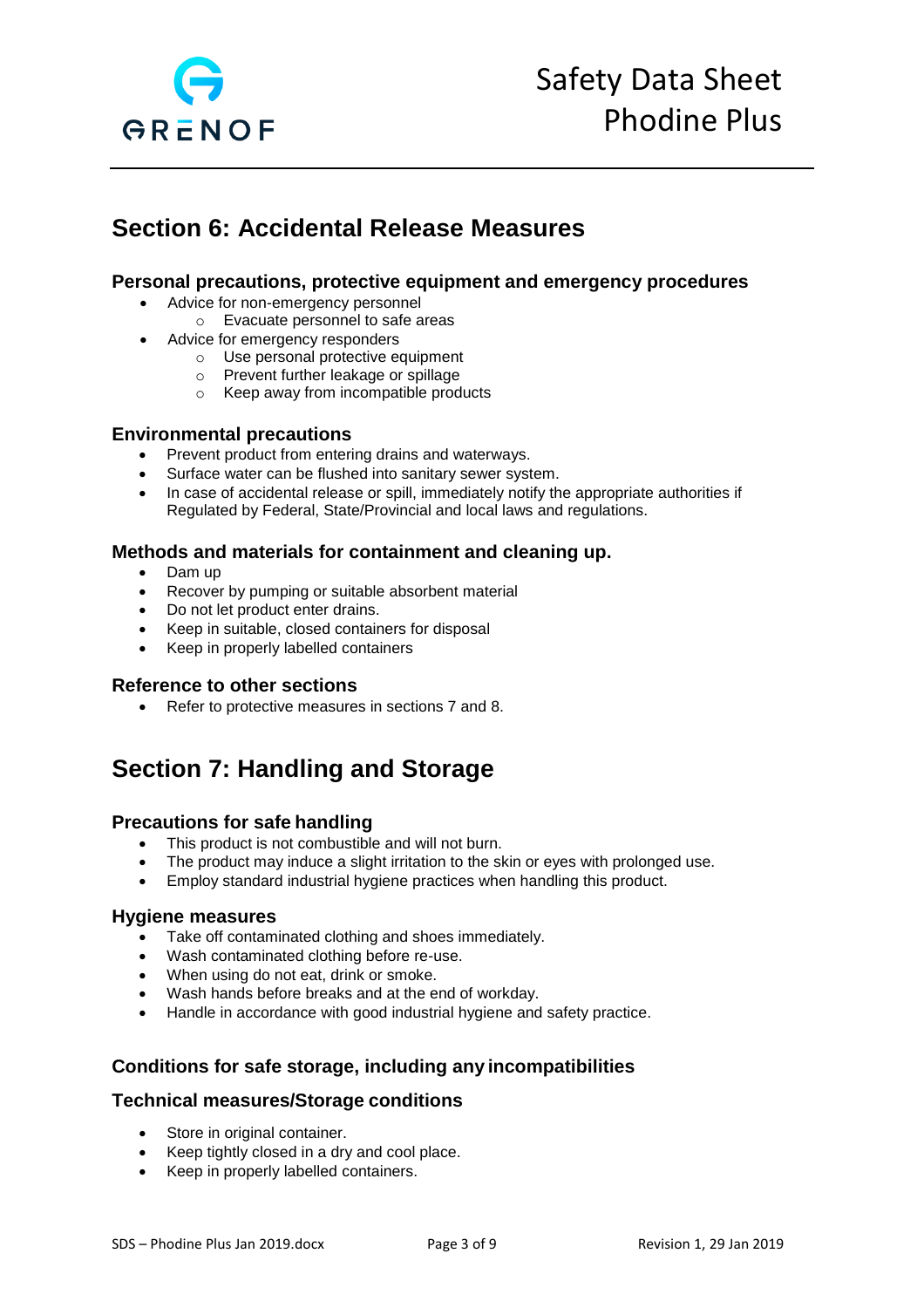

- Keep in a bunded area.
- Keep away from incompatible products.

## **Incompatible Materials**

- Brass
- **Acids**
- Strong oxidisers

## **Specific end use(s)**

• Contact your supplier for additional information

# **Section 8: Exposure Controls**

## **National Exposure Standards:**

The time weighted average concentration (TWA) for this product is: None specified. Consider 5 g/m $^3$ , which means the highest allowable exposure concentration in an eight-hour day for a five-day working week.

The short-term exposure limit (STEL) is: None specified

Consider 5 g/m<sup>3</sup>, which is the maximum allowable exposure concentration at any time.

Replacing a TWA or STEL value for some products is a Peak Limitation value (Peak): None applies in this case.

In addition to the exposure concentrations may be a subsidiary caution in such cases where the product is a skin sensitiser, represented as (Sen), where none applies in this case.

## **Control measures**

#### **Engineering measures**

- The use of local exhaust ventilation is recommended to control process emissions near the source. Provide mechanical ventilation of confined spaces.
- Apply technical measures to comply with the occupational exposure limits.

# **Personal Protective Equipment (PPE):**

#### **Respiratory Protection**

• Where concentrations in air may approach, or exceed the limits described in the National Exposure Standards, it is recommended to use a half-face filter mask to protect from overexposure by inhalation. A type 'A' filter material is considered suitable for this product.

#### **Hand protection**

• Chemical resistant gloves

#### *Suitable material*

- Butyl-rubber
	- $\circ$  Break through time: > 480 min
	- $\circ$  Glove thickness:  $> = 0.4$  mm
- PVC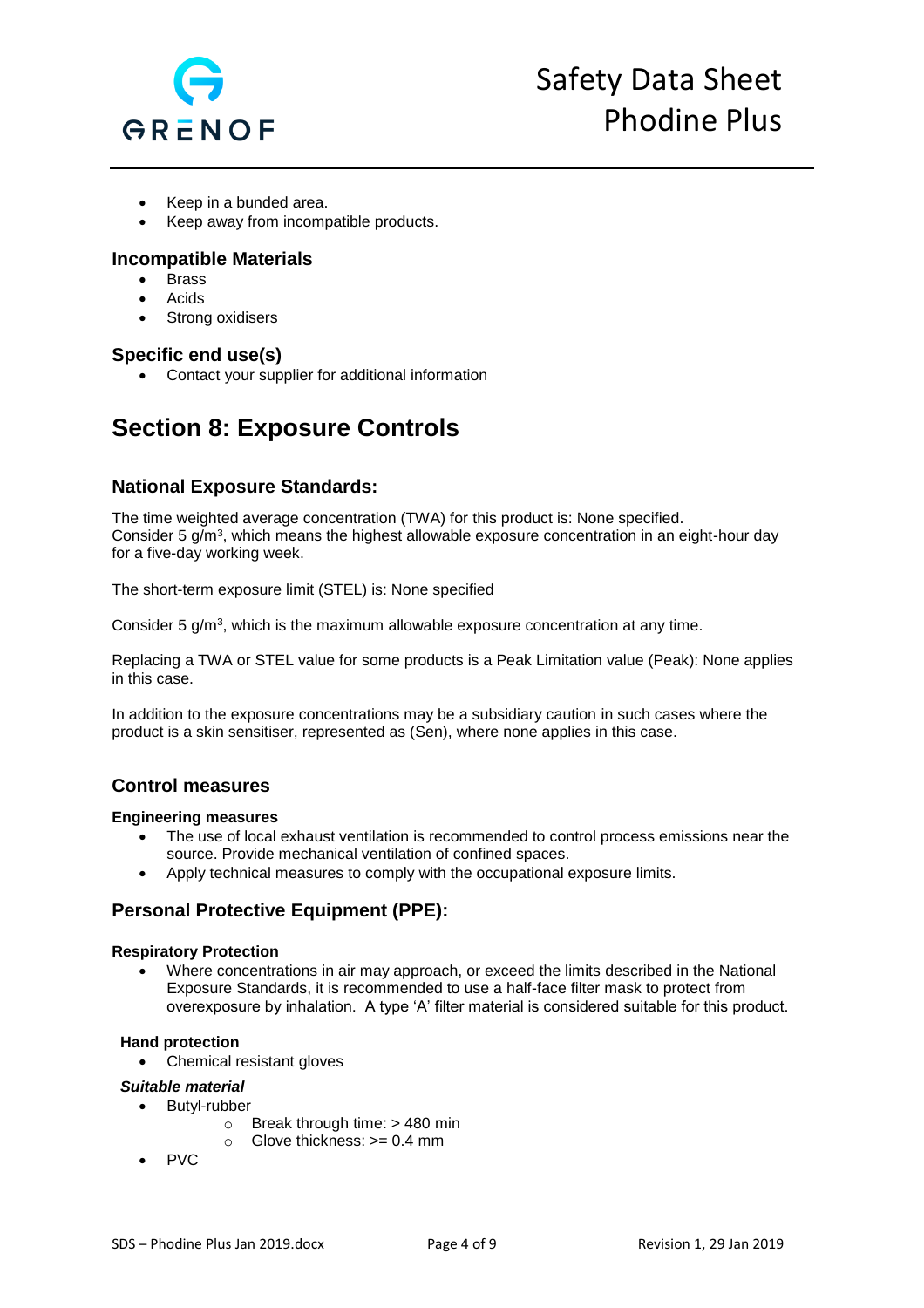

### **Eye protection**

• Always use safety glasses or a face shield when handling this product.

#### **Skin and body protection**

• Always wear long sleeves, long trousers, or coveralls, and enclosed footwear or safety boots when handling this product.

#### **Hygiene measures**

- Take off contaminated clothing and shoes immediately.
- Wash contaminated clothing before re-use.
- When using do not eat, drink or smoke.
- Wash hands before breaks and at the end of workday.
- Handle in accordance with good industrial hygiene and safety practice.

## **Environmental exposure controls:**

• Dispose of rinse water in accordance with local and national regulations.

# **Section 9: Physical and Chemical Properties**

## **Information on basic physical and chemical properties**

| Appearance                     | Form: Slurry<br>Physical State: Viscous Liquid<br>Colour: White / Grey Milky      |
|--------------------------------|-----------------------------------------------------------------------------------|
| Odour                          | Slight alkaline or chalky smell                                                   |
| <b>Odour Threshold</b>         | No data available                                                                 |
| pH, 1% aq. solution            | $9.5 - 11.0$                                                                      |
| Freezing point                 | 0 °C                                                                              |
| Boiling Point / Boiling range  | ca. 101 °C                                                                        |
| Flashpoint                     | None                                                                              |
| Evaporation rate               | No data available                                                                 |
| Flammability (Liquids)         | Not applicable                                                                    |
| Flammability / Explosive Limit | Not explosive                                                                     |
| Auto-ignition temperature      | No data available                                                                 |
| Vapour pressure, 20°C          | No data available                                                                 |
| Vapour density, 20°C           | No data available                                                                 |
| Density, g/ml                  | $1.50 - 1.56$                                                                     |
| Solubility                     | Water: Disperses in water.<br>Water: 10 mg/L @ 25C<br><b>Other Solvents: None</b> |
| Viscosity, cP at 23°C          | $300 - 1000$                                                                      |
| <b>Explosive properties</b>    | Not Explosive                                                                     |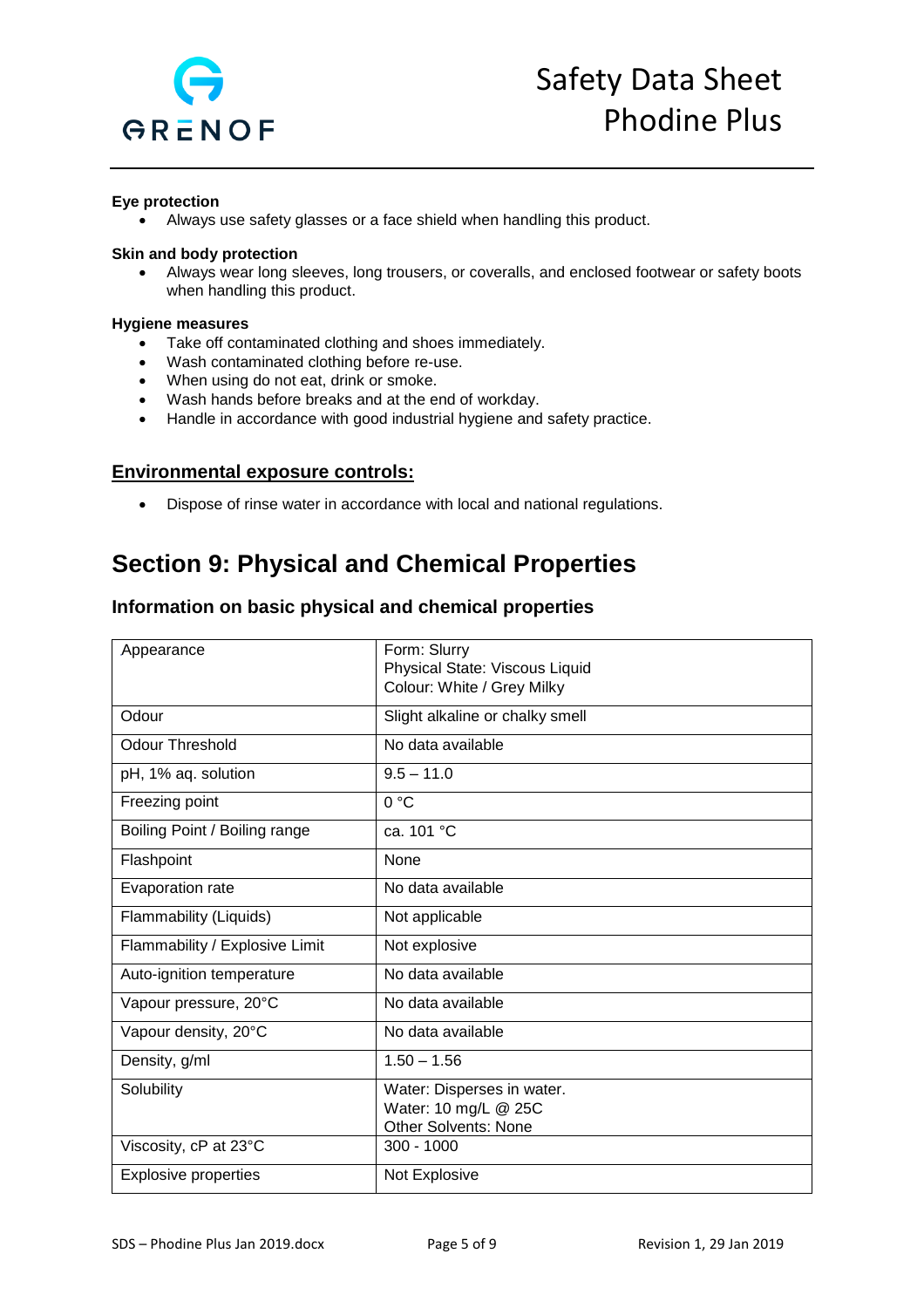

| Oxidizing properties | Non-Oxidising      |
|----------------------|--------------------|
| Corrosion of Metals  | Corrosive to Brass |

# **Section 10: Stability and Reactivity**

## **Reactivity**

• Reactive with acids

## **Chemical stability**

• Stable under recommended storage conditions.

## **Possibility of hazardous reactions**

• None

## **Conditions to avoid**

• Strong acids, Maleic Anhydride.

## **Incompatible materials**

• Acids

### **Hazardous decomposition products**

• Oxides of Calcium, Magnesium and Silicon

# **Section 11: Toxicological Information**

## **Information on toxicological effects**

### **Acute toxicity**

- **Ingestion** This material may cause discomfort on swallowing. Ingestion of large amounts may result in gastric disturbances, irritation to the oesophagus, throat and stomach.
- **Eye Contact**  Eye contact with this product will cause redness, may induce some swelling and blurred vision.
- **Skin Contact** Contact with skin will result in mild irritations. Some defatting, itching and redness is likely in these situations.
- **Inhalation** This material has low vapour concentrations at ambient temperatures. Inhalation of mists will result in nausea and headaches and can result in lung damage.

#### **Chronic toxicity**

• Persons with pre-existing skin or respiratory conditions may be sensitive to this product. If PPE precautions are observed, there is little likelihood of overt health effects.

### **Toxicological Information**

- Oral  $LD_{50}$ : > 2000 mg/kg (rat)
- Dermal LD<sub>50</sub>: No data available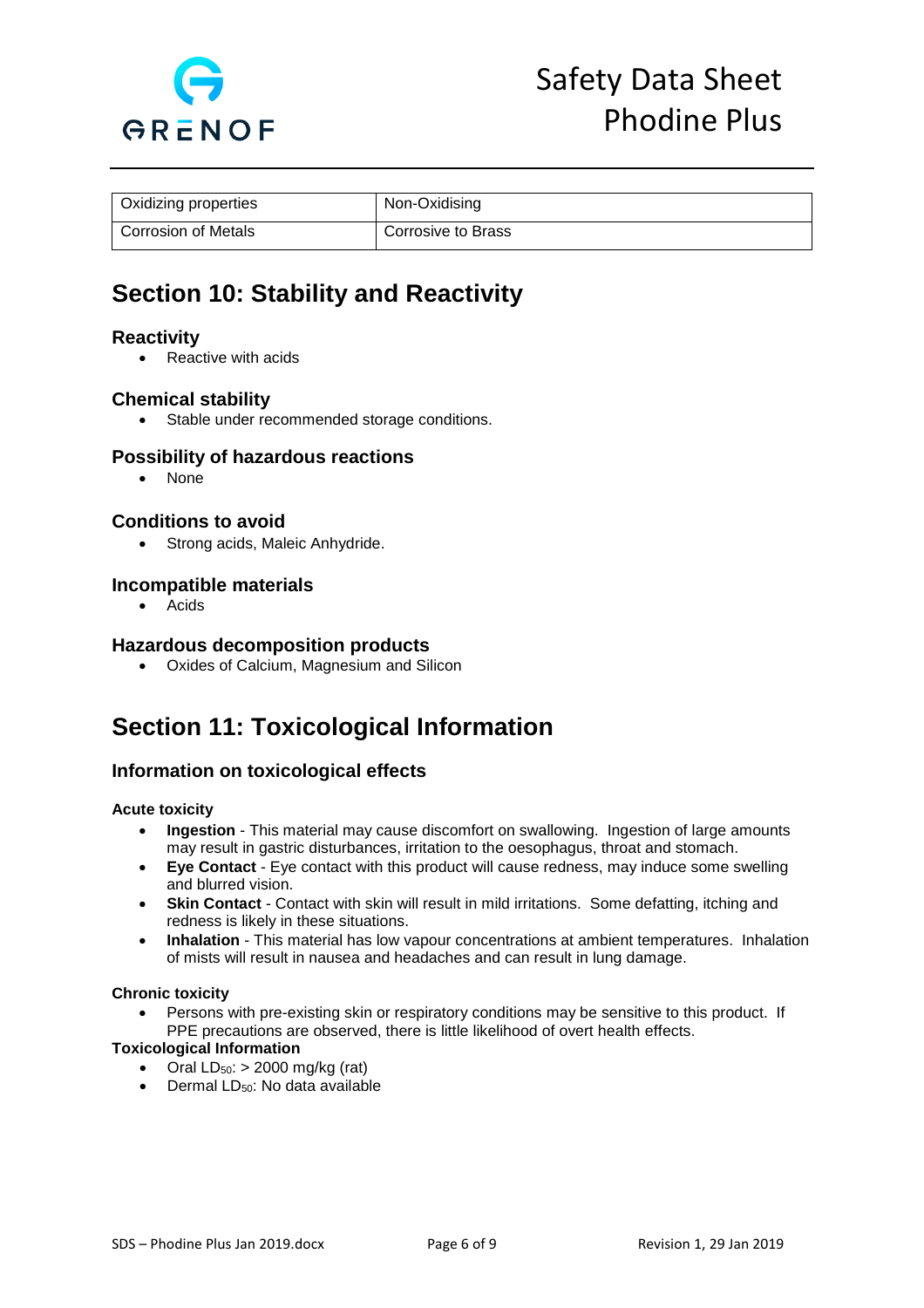

# **SECTION 12: Ecological Information**

# **Toxicity**

**Aquatic Compartment** 

Acute toxicity to fish Avoid contaminating waterways

# **Persistence and degradability**

Elements of this product are expected to persist.

## **Mobility in soil**

This product is mobile on dilution with water and, if released to the environment, likely to contaminate.

# **SECTION 13: Disposal Considerations**

## **Waste treatment methods**

### **Product Disposal**

- Contact manufacturer.
- Contact waste disposal services.
- In accordance with local and national regulations.
- This product is suitable for disposal by either landfill or via municipal sewers.

### **Advice on cleaning and disposal of packaging**

- Empty containers.
- Clean container with water.
- Dispose of rinse water in accordance with local and national regulations.
- Where possible recycling is preferred to disposal or incineration.
- In accordance with local and national regulations.

# **SECTION 14: Transport Information**

# **Road and Rail transport – ADG (Australia)**

This product is not regulated for transport by road and rail

|                             | Road & Rail   | <b>Marine</b> | Air           |
|-----------------------------|---------------|---------------|---------------|
| UN No.                      | Not Regulated | Not Regulated | Not Regulated |
| <b>Proper Shipping Name</b> | Phodine       | Phodine       | Phodine       |
| <b>DG Class</b>             | Not Regulated | Not Regulated | Not Regulated |
| <b>Sub Risk</b>             | None          | None          | None          |
| <b>Packing group</b>        | Not Regulated | Not Regulated | Not Regulated |
| <b>Hazchem</b>              | Not Regulated | Not Regulated | Not Regulated |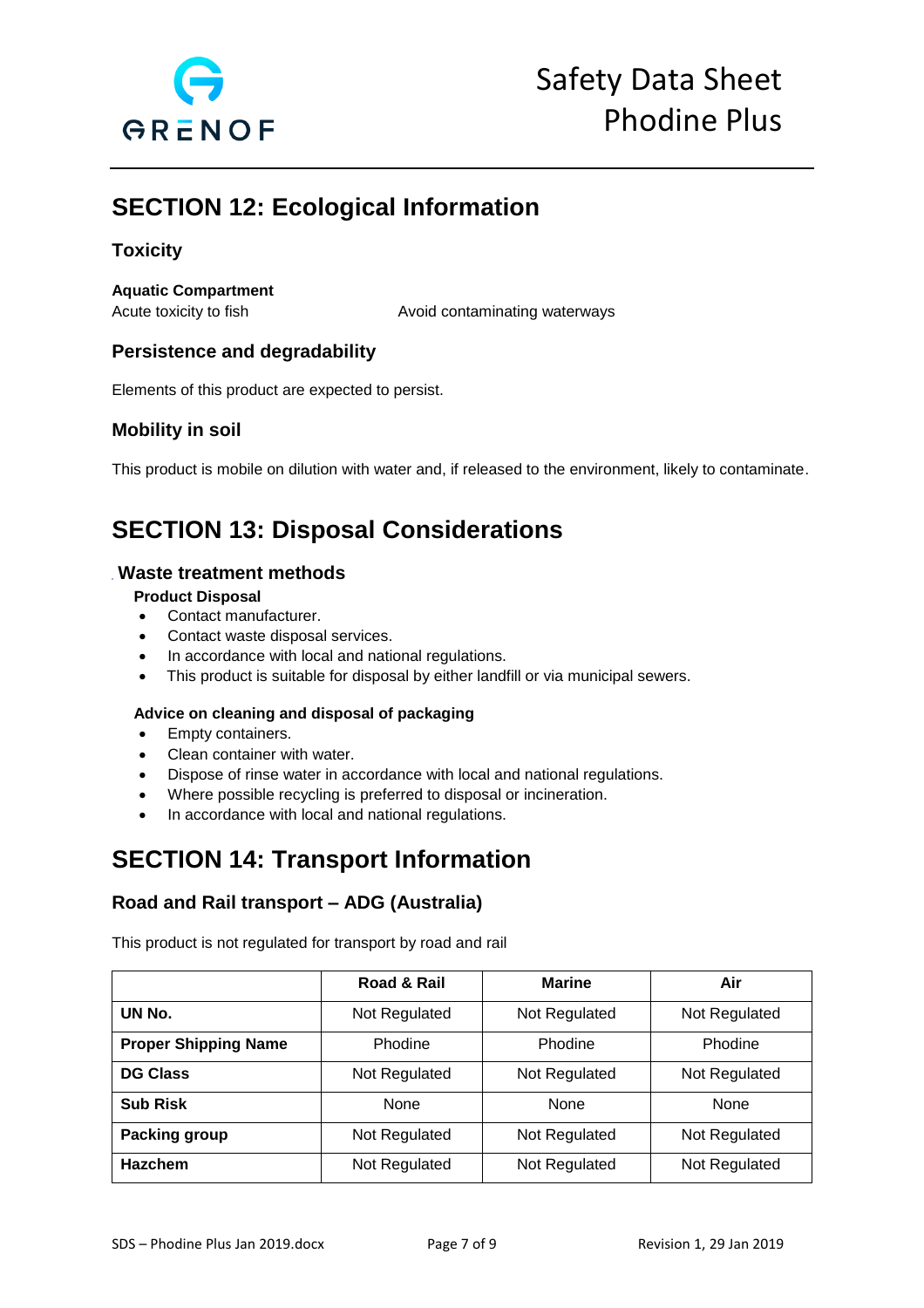

# **SECTION 15: Regulatory Information**

# **Safety, health and environmental regulations/legislation specific for the substance or mixture**

### **Poison Schedule (SUSMP Australia)** None

Notification status

| <b>Inventory Information</b>                                                                   | <b>Status</b>                                                                                                    |
|------------------------------------------------------------------------------------------------|------------------------------------------------------------------------------------------------------------------|
| United States TSCA Inventory                                                                   | Listed on Inventory                                                                                              |
| Canadian Domestic Substances List (DSL)                                                        | Listed on Inventory                                                                                              |
| Mexico INSQ (INSQ)                                                                             | Listed on Inventory                                                                                              |
| New Zealand. Inventory of Chemical<br>Substances                                               | Listed on Inventory                                                                                              |
| Australia Inventory of Chemical Substances<br>(AICS)                                           | Listed on Inventory                                                                                              |
| Japan. CSCL - Inventory of Existing and New<br><b>Chemical Substances</b>                      | Listed on Inventory                                                                                              |
| Korea. Korean Existing Chemicals Inventory<br>(KECI)                                           | Listed on Inventory                                                                                              |
| China. Inventory of Existing Chemical<br>Substances in China (IECSC)                           | Listed on Inventory                                                                                              |
| Philippines Inventory of Chemicals and<br><b>Chemical Substances (PICCS)</b>                   | Listed on Inventory                                                                                              |
| EU. European Registration, Evaluation,<br>Authorisation and Restriction of Chemical<br>(REACH) | If product is purchased from Grenof in Europe, it<br>complies with REACH, if not please contact the<br>supplier. |